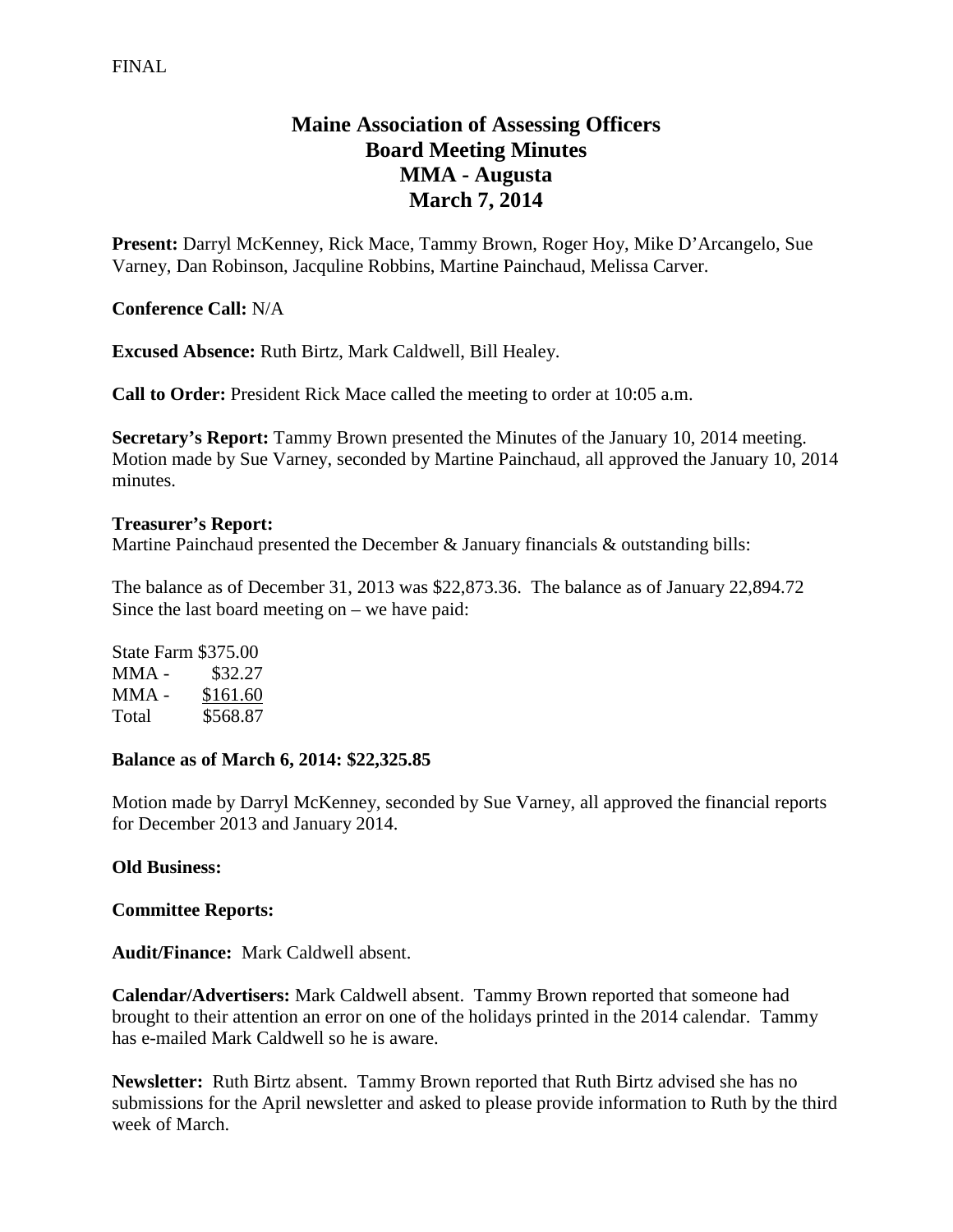**Ethics:** Jacquline Robbins had no report.

**Legislative:** Mike D'Arcangelo reported he continues to get legislative information from MMA and he will update and send to the MAAO listserv.

**Membership:** Roger Hoy reported there are 234 paid members as of March 5, 2014.

**Awards & Scholarship:** No report.

**Technology Report:** Dan Robinson reported that he is researching information regarding an article on tablets and the benefits of using them. If his findings are helpful, he will put something together to share.

**Executive Board:** Rick Mace reported on the following:

• Rick Mace is having lunch with Judy Mathiau, IAAO today to discuss MMA Convention, booth, etc. Anyone who is interested is welcome to join them.

**Education:** Tammy Brown reported the BAR workshop is scheduled for May 8th. Bill Healey will not be attending. Tammy Brown and Darryl McKenney will plan to attend.

Tammy indicated that Bill Healey is thinking about running for IAAO Executive Board member and asking if MAAO would support him in funding his campaign in the amount of \$900.

Sue Varney made a motion for MAAO to support Bill Healey up to \$900.00 with the option for MCIAAO (Maine Chapter) to contribute to the \$900.00, seconded by Martine Painchaud, all approved.

Tammy Brown also reported from Bill Healey that the majority of the speakers for the Fall Conference have been confirmed.

Darryl McKenney – reported as a follow up to the discussion at the last meeting regarding the Northern Maine Training, Ruth Birtz set up a training in Lincoln scheduled for Saturday, April 26, 2014. This training has been renamed to be Lincoln Maine Spring Training. In Beth O'Bar's absence, the Northern Maine Assessors were working on setting up the Annual training for Northern Maine. Assessors from that area would still have to travel three hours to Lincoln and are unable to attend on a Saturday. Both workshops will be held this year. Dan Robinson made a motion to approve the \$25.00 registration fee for the Annual Northern Maine Spring Training workshop, Rick Mace seconded, all approved the \$25.00 registration fee. Dan Robinson made a motion to approve \$40.00 as the registration fee for the new Lincoln Maine workshop and the board will make up the difference, Martine Painchaud seconded and all approved the \$40.00 registration fee.

**Conference Committee:** Susan Varney reported she and Tammy Brown will review the time line provided by Joan Kiszely and she and Tammy will get together to select the menus for the conference.

**Historian:** Martine Painchaud had no report.